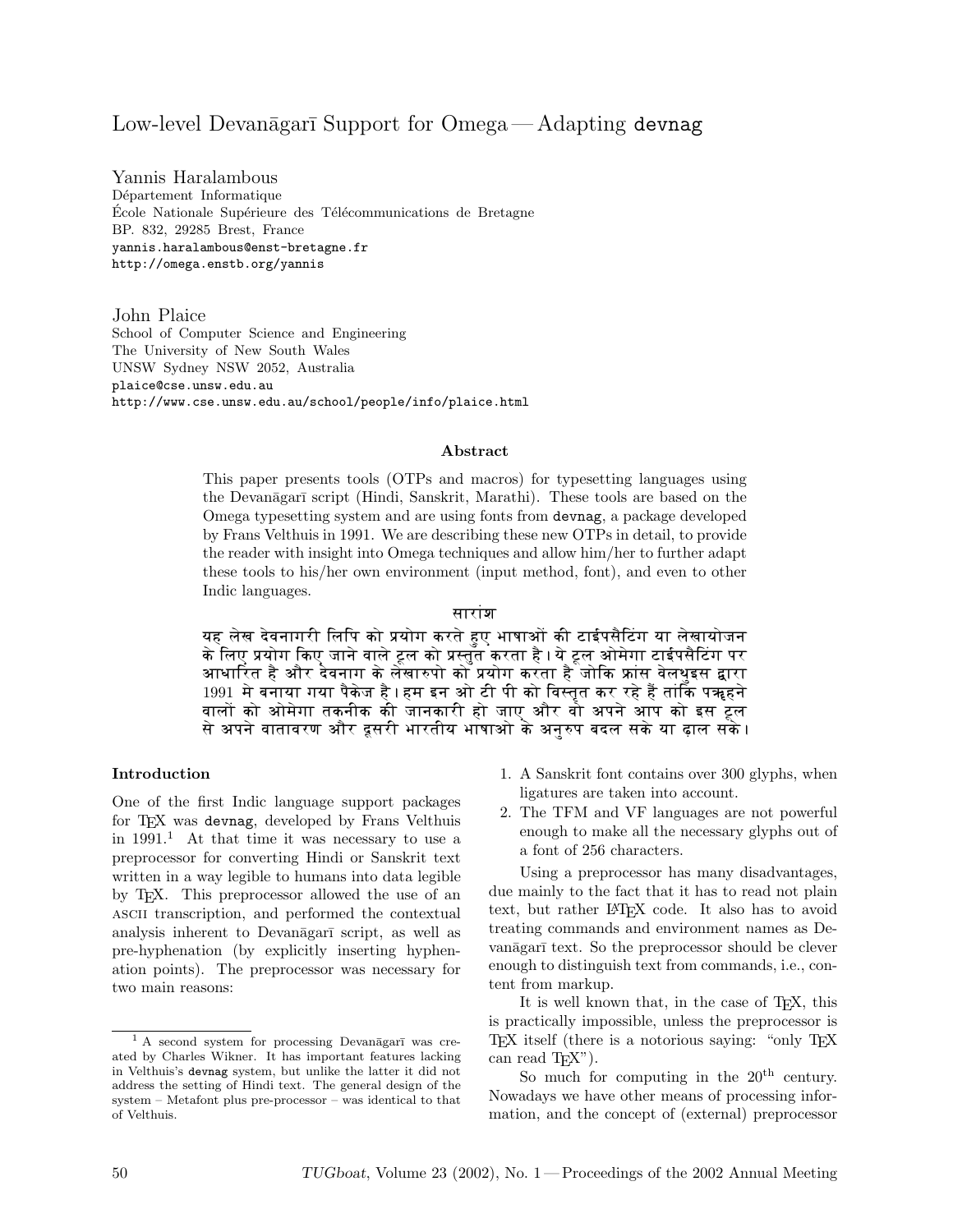is obsolete. In fact, the same operations are done inside Omega, a successor of TEX. Processing text internally has the crucial advantage of allowing the processor to distinguish precisely what is content and what markup (at least as precisely as T<sub>EX</sub> itself does it).

This makes it much easier to treat properties inherent to writing systems: one only needs to concentrate on the linguistic and typographical properties of the script, and one doesn't need to think of what to "do with LATEX commands" in the data stream.

Furthermore, there is an efficiency issue: using Omega there is only one source file, namely the TEX file (and not a pre-T<sub>E</sub>X file and a T<sub>E</sub>X file); one doesn't need to care about preprocessor directives; the system will not fail because of a new LAT<sub>EX</sub> environment which is not known to devnag; mathematics and other similar constructions do not interfere with Devanāgarī preprocessing.

Contextual analysis of Devanāgarī script has, at last, become a fundamental property of the system, independent of macros and packages.

### Unicode and Devanāgarī

The 20-bit information interchange encoding Unicode (www.unicode.org) has tables for all Indic writing systems, based on a common scheme (so that phonetically equivalent letters are placed on the same relative positions in each table). The first of these tables (positions 0900-097F, see Table 1) covers Devanāgarī.

For historical reasons (compatibility with legacy encodings) the Unicode approach to Devanāgarī is quite awkward: it is partly logical and partly graphical. For example, there are separate positions for independent and dependent versions of vowels: when encoding text one has to choose if a given vowel is dependent or independent, although this clearly derives from contextual analysis, as in Velthuis' transcription where both versions of vowels have the same excellent input transcription.

On the other hand, this method is not applied to consonant ra; indeed, placing a ra before a cluster of consonants is graphically represented by a mark on the last of the consonants (compare  $\overline{\uparrow}$ *kta* and  $\hat{\mathbf{\pi}}$  *rkta*)— this mark is not provided in the Unicode table, and hence application of this feature is left to the rendering engine.

Nevertheless, despite its weaknesses, Unicode is very important because it ensures compatibility between devices all around the world: a text written in Devanāgarī and encoded in Unicode can be processed (read, printed, analyzed) on every machine or software that is Unicode compliant.

Omega fullfils Unicode compliance, and the system we are describing in this paper is designed in such a way that Unicode-encoded texts can be processed equally well as texts encoded in Velthuis' transcription.

#### Installation and Usage

The Omega low-level support<sup>2</sup> of Devanagari consists of eight OTPs (Omega Translation Processes) and a small file with macros:

velthuis2unicode.otp hindi-uni2cuni.otp hindi-uni2cuni2.otp hindi-cuni2font.otp hindi-cuni2font2.otp hindi-cuni2font3.otp sanskrit-uni2cuni.otp sanskrit-cuni2font.otp odev.sty

OTP files have to be converted to binary form (\*.ocp) and placed in a directory where Omega expects to find them.

To typeset text in Devanāgarī, use the commands \hindi or \sanskrit (depending on the language of your choice) inside a group, and keyboard the text in Velthuis' transcription (see Table 1, taken from Velthuis' devnag documentation<sup>3</sup>). For example, {\hindi kulluu, acaanak, \sanskrit kulluu, acaanak} will produce कुल्लू, अचानक, कुल्लू , अचानक्.

## Description of the OTPs

This description is a bit technical and demands both some knowledge of Omega and of Devanāgarī script. The reader can find more information on the former, on the Omega Web site<sup>4</sup> and on the latter in books about Devanāgarī script. In particular, there is a very nice introduction to the contextual features of the script in the Unicode book<sup>5</sup> (Section 9.1).

<sup>2</sup> We call it "low-level," because there is no standard LATEX3-compliant high-level language support interface yet. We don't know yet how languages and their properties will be managed in LATEX3 and therefore do not attempt to introduce yet another syntax for switching to Hindi or Sanskrit or Marathi. Instead, we— temporarily — use a devnag-like syntax: simple commands \hindi and \sanskrit which have to be placed inside groups, as in the good old days of plain  $T_{\text{E}}\text{X} \dots$ 

 $^3$  To be found on CTAN, language/devanagari/distrib/  $\,$ manual.tex.

<sup>4</sup> http://omega.enstb.org

<sup>5</sup> The Unicode Standard, Version 3.0, Addison Wesley, Reading Massachusetts, 2000.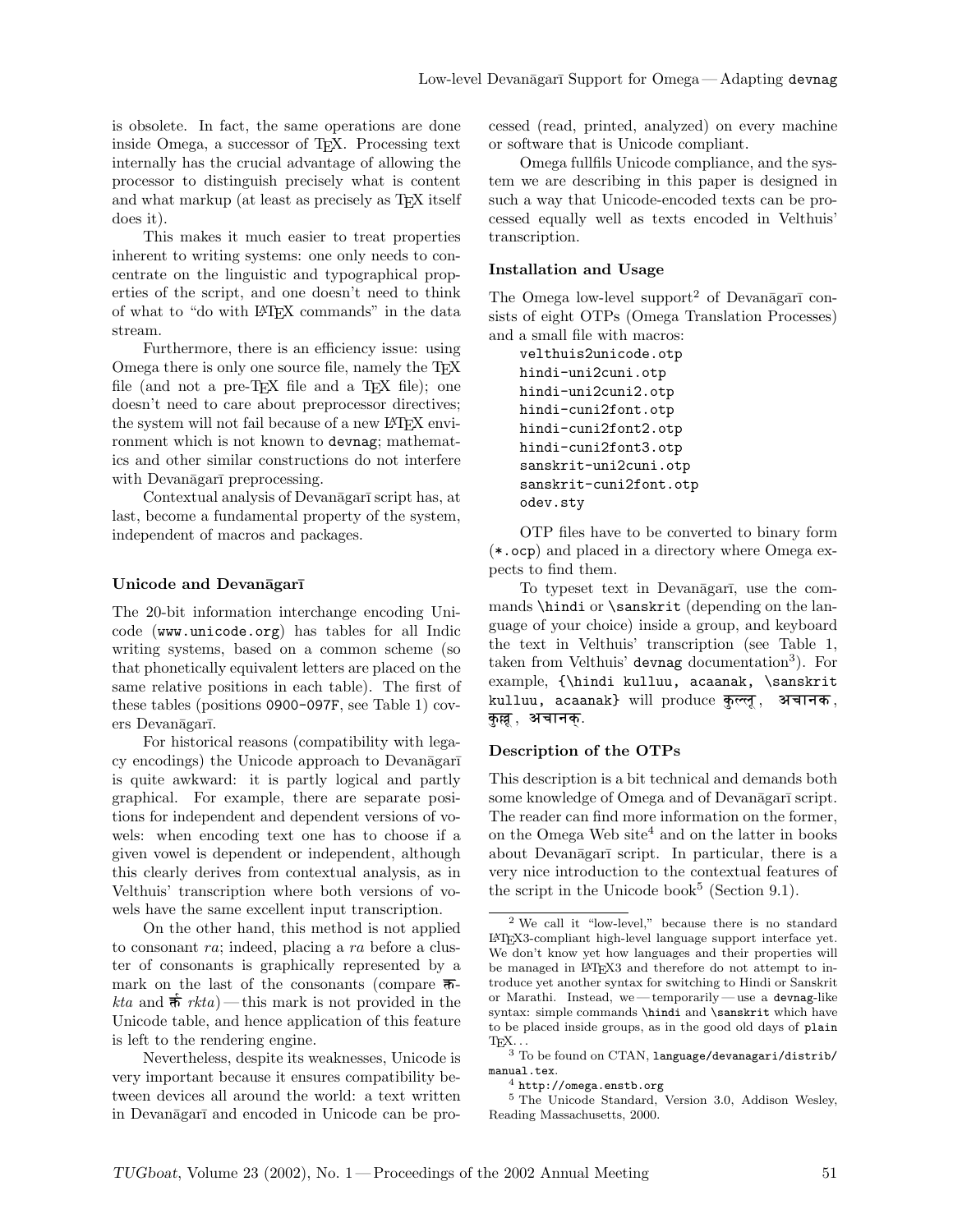velthuis2unicode.otp In this OTP we convert Velthuis' input transcription into Unicode. It is a quite short OTP (about 80 lines), with lines of the type

 $z' = 0$ "095B @"094D;  $a'$ 'a' => 0"0906 ;

On the second line, the pair of letters aa of Velthuis' transcription is sent to Unicode character @"0906 (independent vowel "aa"). On the first line, letter z is sent to Unicode characters @"095B (letter "za") and  $\mathbb{C}$ "094D (virama).

This may seem strange, but indeed the plan is to convert in a later step independent vowels into dependent ones, and to use the virama as a way to find out if a given consonant is part of a consonantic cluster or not. This will be done in the forthcoming OTPs.

(sanskrit|hindi)-uni2cuni.otp In this OTP we deal with virama and dependent vowels. First of all, in the case of Hindi, we remove the (possible) final virama of the word:

```
{fCONSONANT} {VIRAMA} end: => \1 ;
{CONSONANT} {VIRAMA} {NONHINDI} =>
  \backslash1 <= \backslash3;
```
In these two lines, we remove virama which may be either at the end of the input buffer, or before a non-Hindi character. In the latter case, the non-Hindi character is put back in the stream. The code above is for Hindi. In the case of Sanskrit, we add a (fake) Unicode character which will represent internally the final virama:

```
{CONSONANT} {VIRAMA} end: => \1 @"097F ;
{CONSONANT} {VIRAMA} {NONHINDI} =>
 \1 @"097F <= \3;
```
Follow lines of the type: {CONSONANT} {VIRAMA} {INITA} => \1 @"097D ; {CONSONANT} {VIRAMA} {INITAA} => \1 @"093E @"097D ;

Indeed, by placing a virama systematically after each consonant, we have also added viramas between consonants and vowels, which makes no sense. On the first line, the 'short a' vowel is removed together with the (spurious) virama. On the second line, the 'long a' vowel is replaced by Unicode character "@"093E, which is the dependent version of vowel 'long a', and the virama is removed. There are such lines for each vowel.

Notice the presence of "fake" Unicode character @"097D. This character will be replaced by a soft hyphen at the very last step of our OTP chain.

A special case is the vowel 'short i', where the glyph representing it has to be placed in front of the consonantic cluster. This is done by lines of the type:

#### {CONSONANT} {VIRAMA} {INITI} => @"093F \1 \2 @"097D ;

where we have a consonant and virama followed by a 'short i' vowel. In this case we place Unicode character @"093F followed by the consonant. On similar lines, we have *n*-uplets ( $n \leq 7$ ) of consonants and viramas followed by a 'short i' vowel; we replace them by @"093F followed by the group of consonants and viramas, except for the last virama.

hindi-uni2cuni2.otp One thing that has not been covered by the previous OTPs is the case of consonantic clusters starting with an 'r' consonant: in this case, a mark is placed on the last consonant ofthe cluster. This mark is not part of the Unicode encoding, and hence we have to use a fake Unicode character. This file contains lines of the type:

## {RA} {VIRAMA} {CONSONANT} => \3 @"097E @"097D ;

On this line we replace a consonant preceded by a 'ra' and a virama, by the same consonant but followed by the fake Unicode character @"097E which will be replaced in the next OTP by the T<sub>EX</sub> code producing the mark we need.

(sanskrit|hindi)-cuni2font.otp In this OTP, which is quite long  $(328 \text{ lines})$ , we start switching from Unicode to font encoding: this specific file — as well as files cuni2font2.otp and cuni2font3.otp— deals with devnag font encoding, but the user can write his/her own files for a different font encoding<sup>6</sup>.

First of all we define aliases for all consonants, to make the writing of ligature expressions easier: aliases:

 $BA = (@"092C)$ ; BHA = (@"092D) ; ... VIRAMA = (@"094D) ;

Then we write the ligature expressions, using expressions like the following:

```
{SSA} {VIRAMA} {TTA} {VIRAMA} {YA} => @"00F7 ;
```

```
{SSA} {VIRAMA} {TTA} {VIRAMA} {VA} => @"00AB ;
```

```
{SSA} {VIRAMA} {TTA} {VIRAMA} {RA}
```

```
{VIRAMA} {YA} => @"00AA ;
```
{SSA} {VIRAMA} {TTA} {VIRAMA} {RA} => @"0104 ;

As the reader can see, the virama is used to ensure that these consonants are indeed part of the

 $6$  For example for the prestigious *Monotype Devanagari* (http://www.agfamonotype.com) which is, IOHO, one of the most beautiful existing fonts, and has even pre-designed glyphs for consonants with dependent short and long 'u' vowels.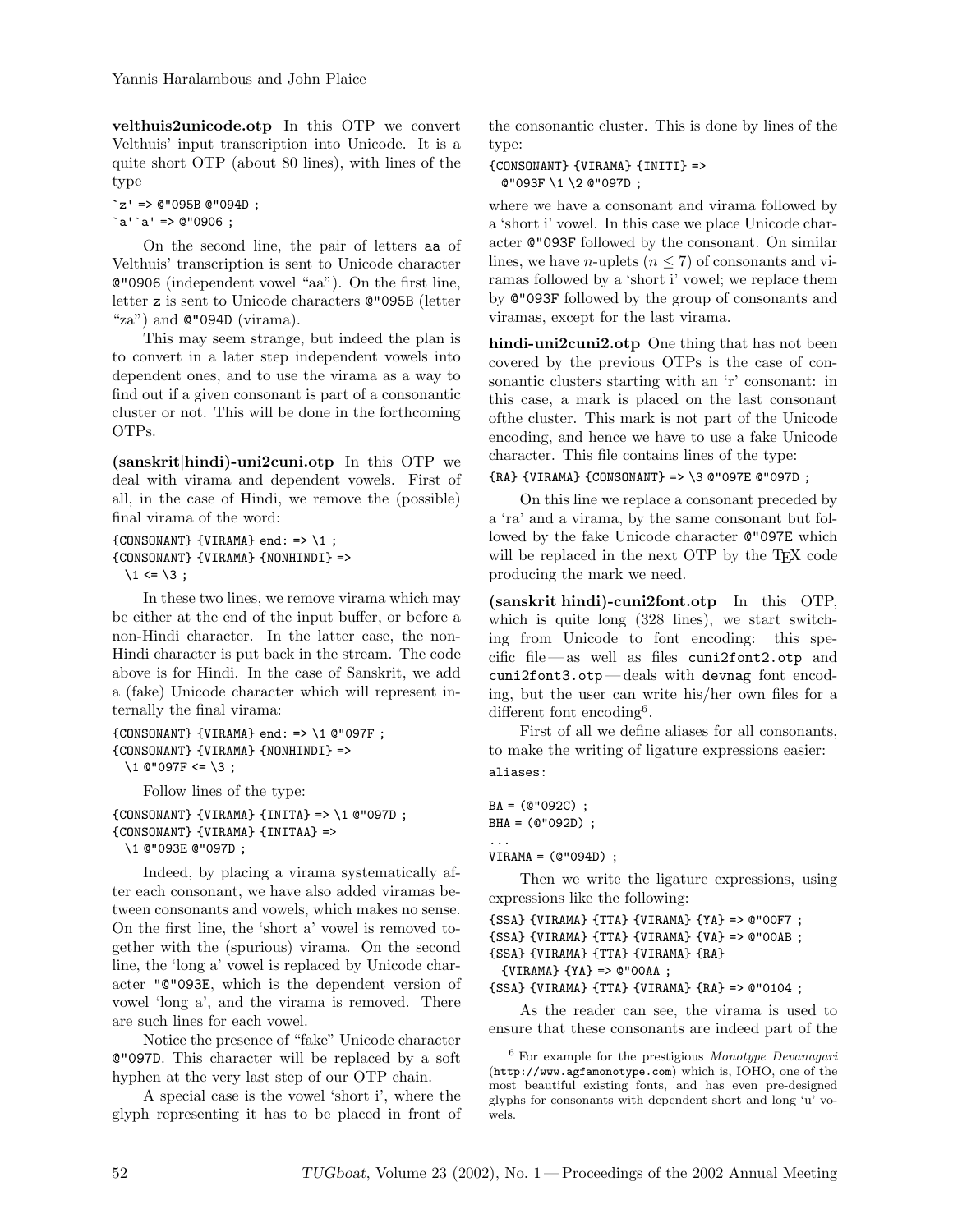same consonantic cluster. Since in OTP files order of precedence is based on order of expressions in the expression list, the fact that line 3 is before line 4 ensures that the consonantic cluster  $.s.try$  is indeed detected instead of .s.tr, which will be matched only if the last letter is not a y.

Notice that our right-hand expressions are already in the devnag font positions, except for the one of the last line (@"0104), which is a 'fake' glyph position — like we had previously 'fake' Unicode characters— i.e., a byte which will be detected by a forthcoming OTP and converted into something that makes sense.

The devnag system allows preprocessor directives activating and de-activating individual ligatures; we do not have an equivalent feature in our system because we do not consider it to be crucial. Instead, the user has the possibility to add or remove lines as the ones above in the OTP file, save the OTP under a different name and use it as a replacement of the standard one, or in a new OCP list. In the latter case, one can switch on-the-fly from one ligature setup to another.

After the ligature expressions, follow the consonants followed by virama:

```
{BA} {VIRAMA} => @"004E ;
{BHA} {VIRAMA} => @"003C ;
{CA} {VIRAMA} => @"0051 ;
{CHA} {VIRAMA} => "\qq{" @"0043 "}" ;
{DA} {VIRAMA} => "\qq{" @"0064 "}" ;
...
```
If one of these patterns is matched, this means that (a) we are inside a consonantic cluster and (b) all ligatures have been matched. Two options remain: either there is a special half-form of the glyph of the consonant, or an explicit virama is placed under the normal version of the consonant glyph.

Using "halfed" glyphs is, in a sense, intermediate between predefined ligature glyphs and the placement of individual "independent" glyphs next to each other. It is a method to construct arbitrary ligatures using the basic letter part: compare, for example, for the same consonantic cluster "vva,"  $\overline{g}$  (Sanskrit ligature),  $\overline{\varphi}$  (Hindi ligature, where the first  $\overline{\mathsf{q}}$  is half-form) and  $\overline{\mathsf{q}}$  (two individual consonants, the first having a virama).

In the code above, macro **\qq** inserts the virama. In version 2 of Omega this macro will be made obsolete, since placement of diacritics will be handled by  $\mu$ -engines; until then, we use macros, like \qq, taken from the devnag package.

Follow two special lines:

{RA} {DEPU} => @"007A ; {RA} {DEPUU} => @"0021 ;

where DEPU and DEPUU stand for "dependent short u" and "dependent long u." These cover the special glyphs for consonant 'ra' with these vowels:  $\tau + \bar{d}$  $\rightarrow$   $\overline{v}$ ,  $\overline{v}$  +  $\overline{x}$   $\rightarrow$   $\overline{w}$ .

Finally, follow lines of the type:

 ${BA}$  =>  $@$ "0062;  ${BHA}$  =>  $@"0042$ ;  ${CA}$  => @"0063; ...

which simply match consonants (with inherent "short a" vowel) and glyph positions, as well as lines like

```
{CANDRABINDU} =>
 "\llap{{\clearocplists\char32}}" ;
{ANUSVARA} =>
 "\llap{{\clearocplists\char92}}" ;
{DEPAI} =>
 "\llap{{\clearocplists\char123}}" ;
...
```
which map characters candrabindu, anusvāra, dependent "ai" vowel and similar signs with the necessary TEX code to obtain their glyphs. Once again this code will be obsolete in Omega v.2.

hindi-cuni2font2.otp This OTP, as well as the next one, are provided to deal with cases which could not be handled simultaneously with the previous one. The present file deals with dependent vowels "short u," "long u," "short r," "short l," "English o," which have the common property of being centered under the letter. Until Omega 2 arrives, we need to use macros to place them, and these macros have to be placed *before* the consonant which carries the vowel, so that this consonant can be their argument:

```
(@"0000-@"00FF) {DEPU} => "\qqqa{" \1 "}" ;
(@"0000-@"00FF) {DEPUU} => "\qqqb{" \1 "}" ;
(@"0000-@"00FF) {DEPR} => "\qqqc{" \1 "}" ;
(@"0000-@"00FF) {DEPRR} => "\qx{" \1 "}" ;
(@"0000-@"00FF) {DEPL} => "\qy{" \1 "}" ;
(@"0000-@"00FF) {DEPLL} => "\qz{" \1 "}" ;
(@"0000-@"00FF) {DEPOO} => "\qzz{" \1 "}" ;
```
We could not obtain them in the previous OTP, since that file matched the Unicode characters of consonants and replaced them with font positions. Of course we could include in that file combinations of consonants and vowels, but this would make the file unnecessary long: it is easier to match first the consonants and, at a second stage, the vowels.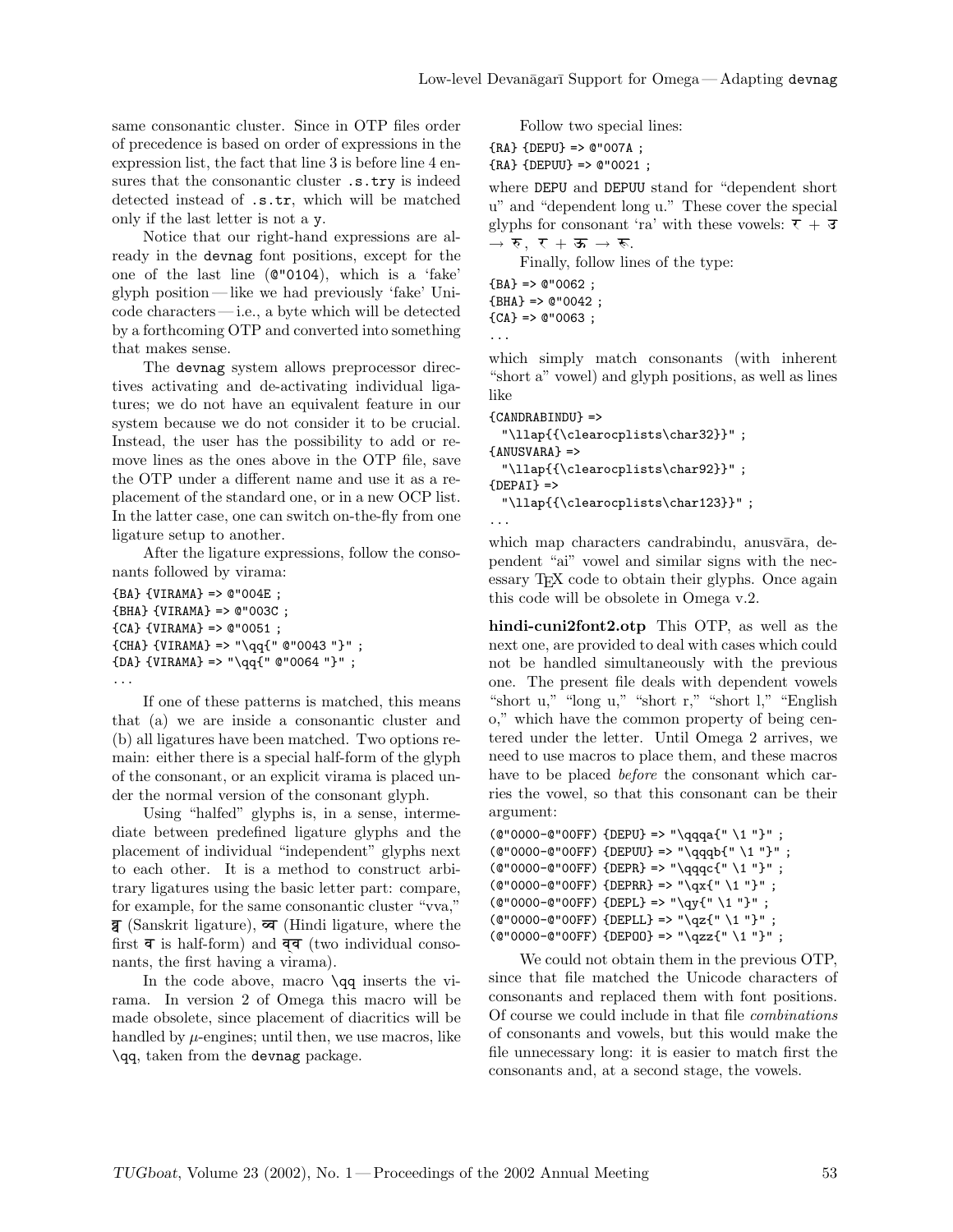Since we are now matching font positions, the left-hand expressions use (@"0000-@"00FF). This works only because dependent vowels always follow consonants. Nevertheless it is not very elegant, and this code will return to non-existence as soon as  $\mu$ engines are available.

hindi-cuni2font3.otp This very short file (25 lines), deals with the final virama and with some special cases of clusters: combinations of various consonants and consonant "ra." The final virama is used in Sanskrit only (according to Velthuis' convention) and has to be dealt with separately because in our OTP system we have used the (regular) virama as a marker of consonants inside consonantic clusters. If we had used a "regular" virama also at the end of the word, then we would obtain consonantic clusters with only half-forms of consonants and no full-form at the end. Instead, we have used a fake Unicode character (@"097F) for the final virama and are replacing it by its TEX code only at the very last step, as follows:

(@"0000-@"00FF) @"097F => "\qq{" \1 "}";

It can happen that the last consonant, although it has no vowel, carries a special sign because the consonantic cluster starts with consonant "ra;" to handle that case we have two extra lines:

(@"0000-@"00FF) @"097E @"097F => "\qq{" \1 "}\llap{\clearocplists\char13}" ; (@"0000-@"00FF) @"097F @"097E => "\qq{" \1 "}\llap{\clearocplists\char13}" ;

which send the two combinations of fake Unicode characters to the same TEX code producing both the "ra" mark and the virama.

Finally there is a line replacing the fake Unicode character @"097D used to temporarily stand for the soft hyphen, with the adequate \discretionary:

# @"097D => "\discretionary{\hyph}{}{}" ;

If the user does not wish hyphenation, he/she can replace this line by a simpler one, which will "absorb" all @"097D characters:

 $@ "097D =& > " " ;$ 

# Conclusion

The purpose of the previous sections was to illustrate the processing of a given script (Devanagari) by Omega Translation Processes. Omega 2 will make these even more efficient since code used to center diacritics under consonants will be replaced by  $\mu$ -engines. We believe that these methods can be applied to other Indic scripts. Furthermore the fact of having three kinds of files:

- 1. OTPs for converting input transcription into Unicode;
- 2. OTPs for handling contextual analysis of Indic scripts;
- 3. OTPs for converting real or fake Unicode characters into glyphs for a given font,

make this system easily adaptable to any combination of input method and font.

We invite Omega users around the world to write the necessary code and make it available to other through CTAN servers. We hope that these tools will make processing of Indic languages easier and more efficient and will allow production of high quality documents.

# Availability and Thanks

All resources described in this document are free software and are available on CTAN. The OTP and macro files described in this paper can be found on CTAN in language/devanagari/omega

We invite users writing software for Omega typesetting of Indic languages into similar omega directories inside the corresponding Indic language directories.

The authors would like to thank Anish Mehta and Gagan Sharma, stagiaires at ENST Bretagne at the time this paper was written, for their valuable help.

Figure 1 on page 55 reproduced by kind permission of the Unicode Consortium.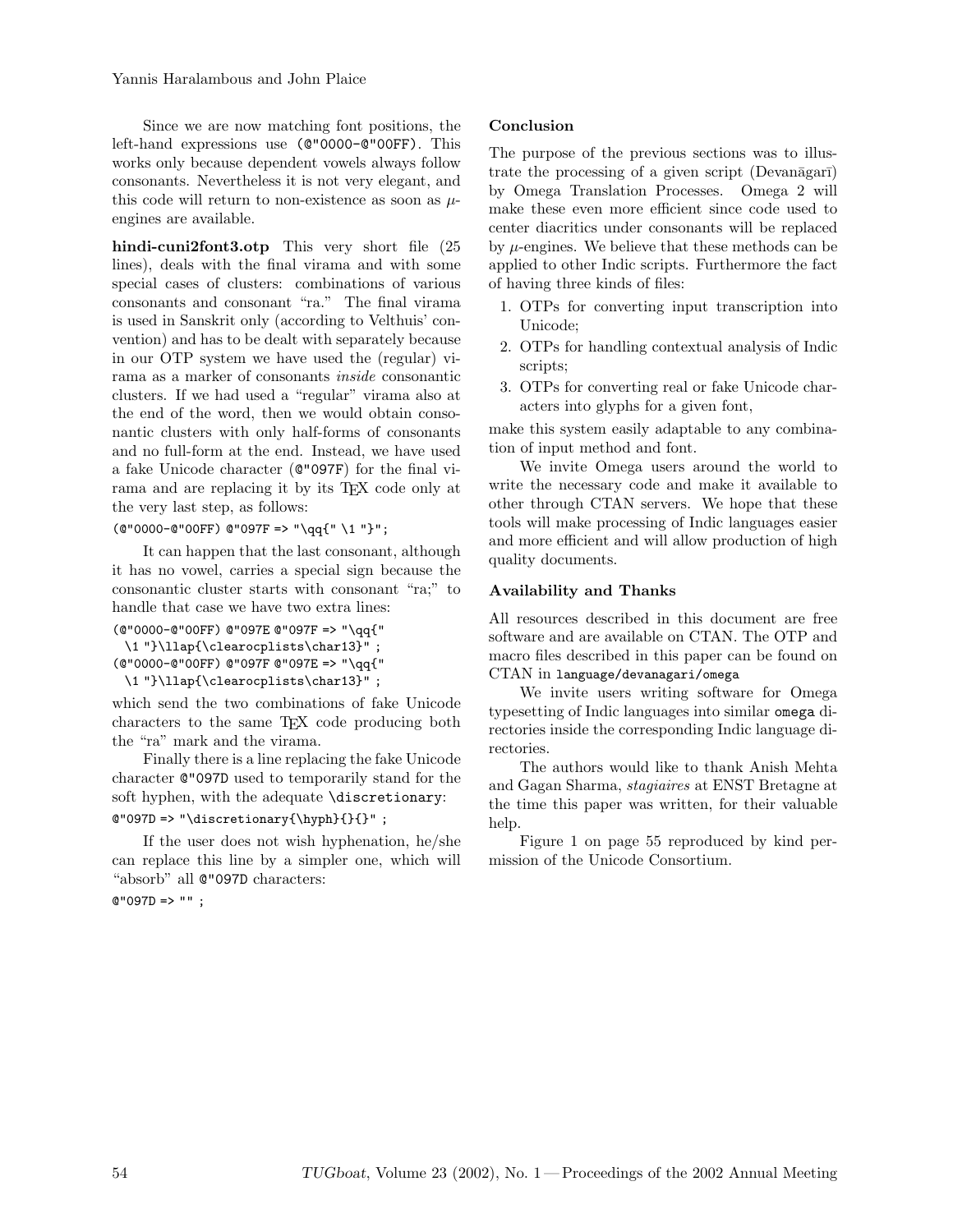0900 Devanagari 097F

|                | <b>OAN</b>              | <b>091</b>           | 092                        | <b>093</b>                         | U94                                                                                                 | <b>095</b>                    | <b>096</b>                      | 097       |
|----------------|-------------------------|----------------------|----------------------------|------------------------------------|-----------------------------------------------------------------------------------------------------|-------------------------------|---------------------------------|-----------|
| 0              |                         | ्<br>ऐ<br>0910       | ठ<br>0920                  | र<br>0930                          | ी<br>0940                                                                                           | ૐ<br>0950                     | ॠ<br>0960                       | o<br>0970 |
| 1              | ँ<br>0901               | —<br>ऑ<br>ओ          | ड<br>0921                  | र्<br>:<br>$\frac{1}{\sqrt{25}}$   | $S_{\frac{0941}{}}$                                                                                 | $\circ$<br>0951               | ॡ<br>0961                       |           |
| 2              | ं<br>0902               |                      | ढ<br>0922                  | ल<br>0932                          | $\bigotimes_{0942}$                                                                                 | $\frac{\circ}{\circ}$<br>0952 | $\frac{1}{\sqrt{2}}$            |           |
| 3              | $\ddot{\odot}$<br>0903  | <u>®12</u><br>ओ      | ण<br>0923                  | $\frac{1}{\infty}$                 | $\sum_{0.943}$                                                                                      | $rac{1}{\sqrt{1}}$            | <u>C</u>                        |           |
| 4              |                         | ┈<br>औ<br>0914       | त<br>0924                  | $\overline{\mathbf{Q}}$<br>$\cdot$ |                                                                                                     | $\acute{\circ}$<br>0954       | $\overline{\mathbf{I}}$<br>0964 |           |
| 5              | अ<br>0905               | क<br>0915            | थ<br>                      | व<br>0935                          |                                                                                                     |                               | $\mathbf l$<br>0965             |           |
| 6              | आ<br>0906               | ख<br>0916            | द<br>0926                  | श<br>0936                          |                                                                                                     |                               | $\circ$<br>0966                 |           |
| $\overline{7}$ |                         | ग<br>0917            | ध<br>0927                  | ष<br>0937                          | $M_{\frac{10}{10}}$ $M_{\frac{10}{10}}$ $M_{\frac{10}{10}}$ $M_{\frac{10}{10}}$ $M_{\frac{10}{10}}$ |                               | $\hat{\mathcal{S}}$<br>0967     |           |
| 8              | 50 000 000              | घ<br>0918            | न<br>0928                  | स<br>0938                          | 0948                                                                                                | क़<br>0958                    | $\sum_{\text{0.068}}$           |           |
| 9              | उ<br>0909               | ङ<br>0919            | न<br><sub>0929</sub>       | $\sum_{0939}$                      | ॉ<br>0949                                                                                           | ख<br>                         | $\sum_{\text{odd}}$             |           |
| A              | ऊ<br>090A               | च                    | प<br>$\frac{092A}{\qquad}$ |                                    | ॊ                                                                                                   | ग़<br>095A                    |                                 |           |
| B              | ऋ<br><u>‱</u>           | $rac{1}{55}$<br>091B | फ<br>092B                  |                                    | $\frac{1}{\sqrt{1}}$<br>094B                                                                        | ज़<br>095B                    | $\frac{\frac{1}{100}}{2}$       |           |
| C              |                         | ज<br>091C            | ब<br>092C                  | $\frac{1}{\sqrt{2}}$               | ौ<br>094C                                                                                           | ड़<br>                        | <b>E</b>                        |           |
| D              |                         | झ<br>091D            | भ<br>092D                  | $\mathcal{L}$<br>093D              | $\begin{array}{c}\n\bigcirc \\ \hline\n\end{array}$                                                 | $\mathbf{\dot{e}}$            | $\circ$                         |           |
| Ε              | SOLUTION                | ञ<br>091E            | म<br>092E                  | ा<br>093E                          |                                                                                                     | फ़<br>095E                    | $\overline{\mathbf{C}}$         |           |
| F              | $\overline{\mathbf{U}}$ | ट<br>                | य<br>092F                  | ि<br>093F                          |                                                                                                     | य<br><sub>अज्ञा</sub>         | $\frac{1}{\sqrt{2}}$            |           |

The Unicode Standard 3.0, Copyright © 1991-2000, Unicode, Inc. All rights reserved 401

Figure 1: Unicode Table for Devanāgarī Script

Reproduced by permission of the Unicode Consortium